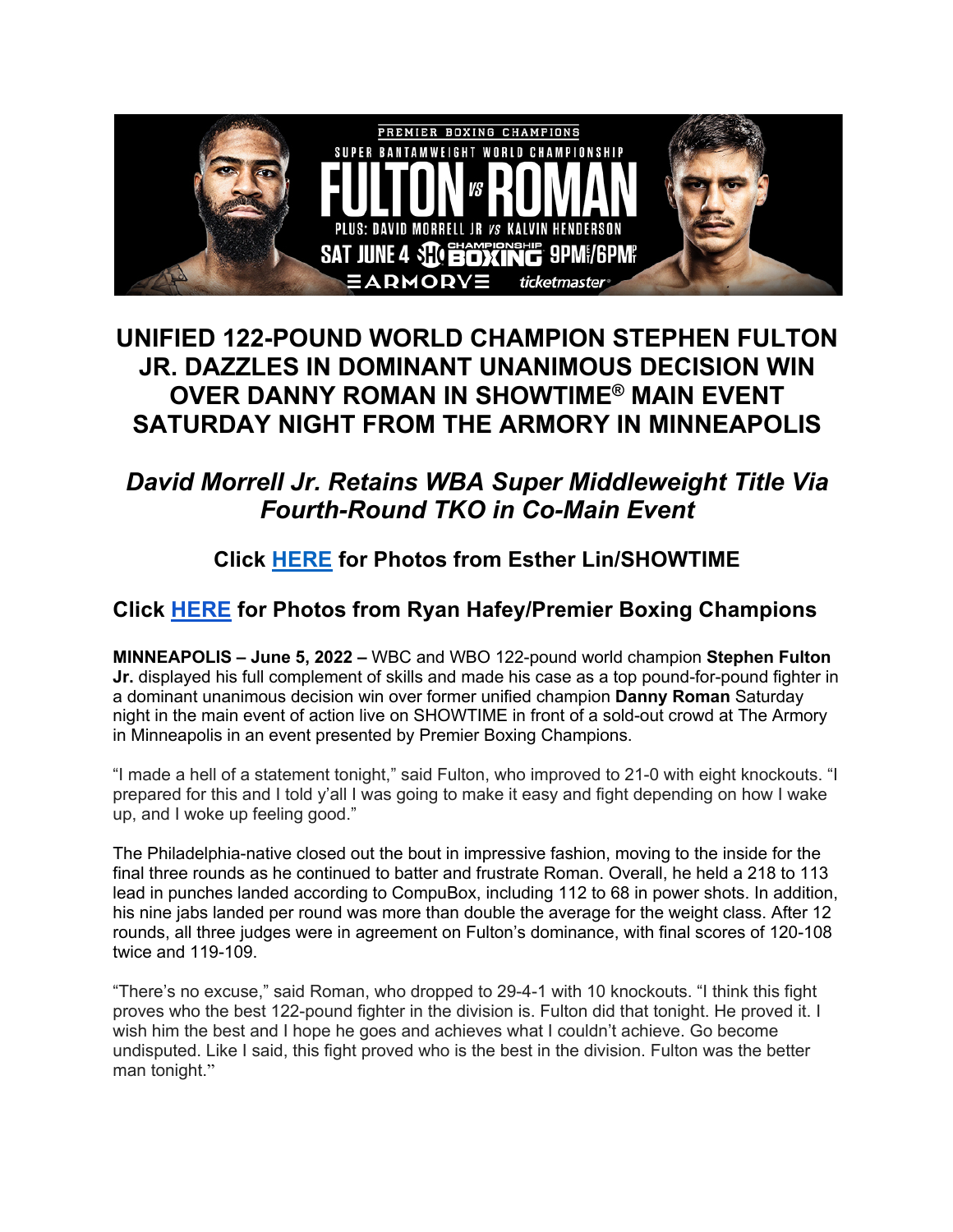Known as "Cool Boy Steph", Fulton was in control throughout the action, showing off expert movement against an aggressive opponent, while consistently finding openings for his offense. Roman pushed the pace early and often, initiating offense with power and body shots, but Fulton effectively countered him repeatedly and removed himself from danger.

"It was very important to control the distance tonight," said Fulton. "Like I said before, in the last outing with Brandon Figueroa, I didn't have the energy because I didn't make the weight the right way. So shout out to my dietician. Any moment he had, I took it right away from him. I neutralized the threat."

"Fulton knew how to use his distance," said Roman. "It was hard for me to adjust to his distance because he was boxing. He came in and came out. He changed his style so it was hard for me to adjust."

After unifying titles last November in an all-action showdown against Figueroa, Fulton used more movement on his way to a wider decision in his first defense as unified champion. Fulton's accuracy was a key throughout, as he held a 36% to 17% edge in connect percentage.

"I started walking him down because I saw that he had been slowing down," said Fulton of the final rounds. "I feel like the more I kept boxing, the more I just got a little tired of boxing. Me trying to walk forward to him wasn't going to happen all the time, but I definitely saw him slowing down. I wanted to stop him but I didn't get that."

In his post-fight interview with SHOWTIME's Brian Campbell, Fulton set his sights on an undisputed 122-pound title fight against fellow unified champion Murodjon Akhmadaliev.

"You already know what's next," said Fulton. "I want M.J. I got to finish this up. But much respect for Danny Roman. Much respect."

In the co-main event, WBA Super Middleweight Champion **David Morrell Jr.** (7-0, 6 KOs) delivered a bruising fourth-round TKO over **Kalvin Henderson** (15-2-1, 11 KOs), thrilling the fans in his adopted hometown.

"I'm excited," said Morrell. "Thank you everyone for coming out to The Armory. I'm just happy, man. I'm happy. I'm so excited every time I fight in my new home in Minnesota. I made this place my home."

Competing in his third-straight bout at The Armory, Morrell gave his fans what they came out to see, stepping to Henderson early and often and putting his opponent on the defensive. Morrell showed a dedicated intention on attacking his opponent's body, racking up a 26-3 edge in body punches landed, before mixing it up with hooks and uppercuts.

Henderson was game for the challenge, hanging on the ropes and slinging counters to try to deter the charging Morrell, but was overwhelmed by the punching accuracy of Morrell (37% to 11%). Late in round three, Morrell broke through for the first time, connecting on a right hook that left Henderson visibly hurt on the ropes.

"We knew that he wanted to come out strong like he did, but we wanted to show that his punches weren't doing anything," said Henderson. "We were picking off most of those shots. We were trying to wear him out, and the game plan was working but he landed some shots and the referee called it."